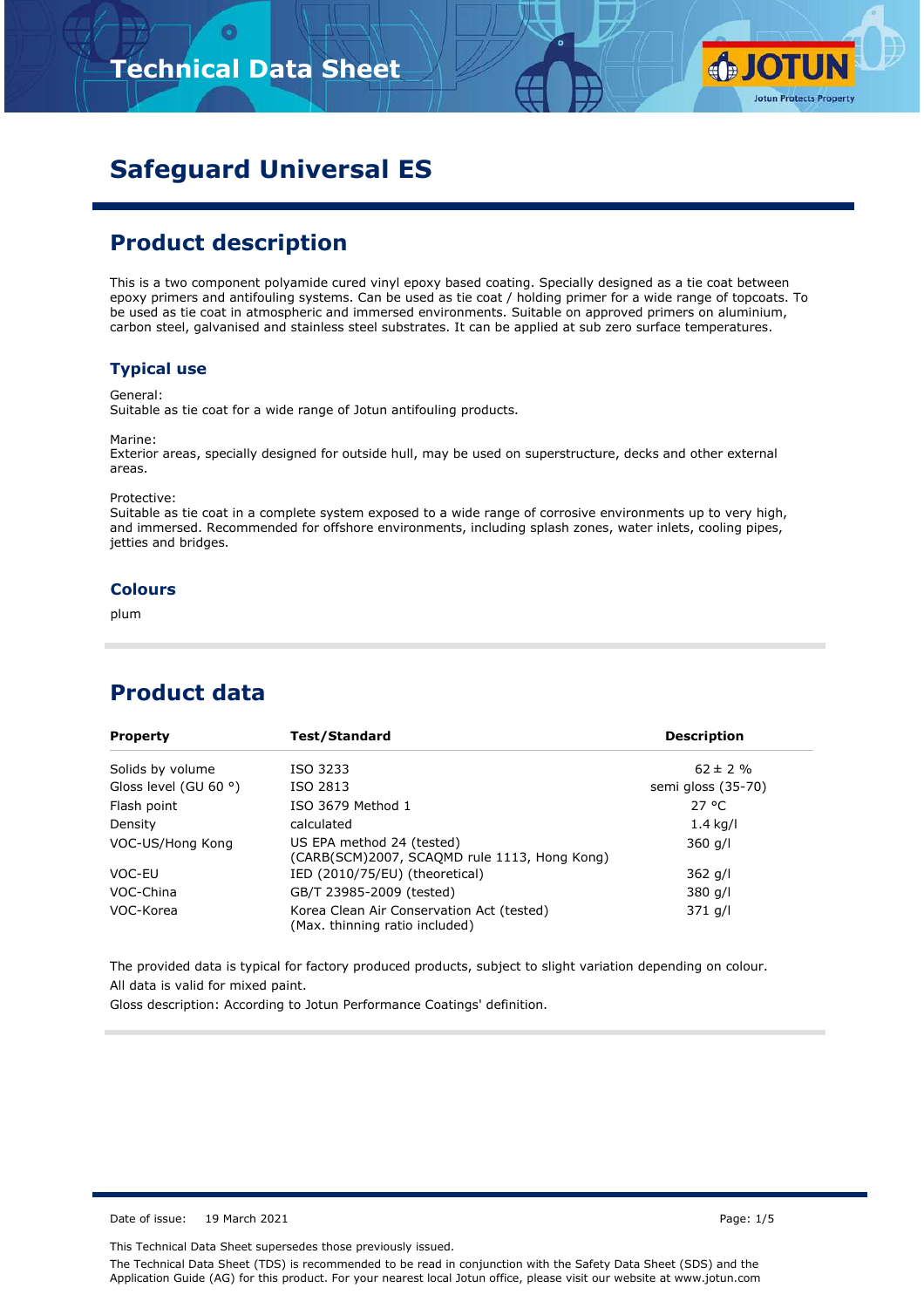

### **Film thickness per coat**

#### **Typical recommended specification range**

| Dry film thickness         |                                | $50 - 200$ um |  |
|----------------------------|--------------------------------|---------------|--|
| Wet film thickness         |                                | 80 - 325 µm   |  |
| Theoretical spreading rate | $12.4 - 3.1$ m <sup>2</sup> /l |               |  |

If used as a tie coat applied with dry film thickness 50-75 µm on existing antifouling systems, it is recommended to add 5-10 % Jotun Thinner No. 17.

### **Surface preparation**

To secure lasting adhesion to the subsequent product all surfaces shall be clean, dry and free from any contamination.

#### **Surface preparation summary table**

|                  | <b>Surface preparation</b>                     |                                                |  |  |
|------------------|------------------------------------------------|------------------------------------------------|--|--|
| <b>Substrate</b> | Minimum                                        | Recommended                                    |  |  |
| Coated surfaces  | Clean, dry and undamaged compatible<br>coating | Clean, dry and undamaged compatible<br>coating |  |  |

## **Application**

### **Application methods**

The product can be applied by

Spray: Use airless spray.

Brush: Recommended for stripe coating and small areas. Care must be taken to achieve the specified dry film thickness.

### **Product mixing ratio (by volume)**

| Safeguard Universal ES Comp A | 5 part $(s)$ |
|-------------------------------|--------------|
| Safeguard Universal ES Comp B | 1 part $(s)$ |

Date of issue: 19 March 2021 **Page: 2/5** 

This Technical Data Sheet supersedes those previously issued.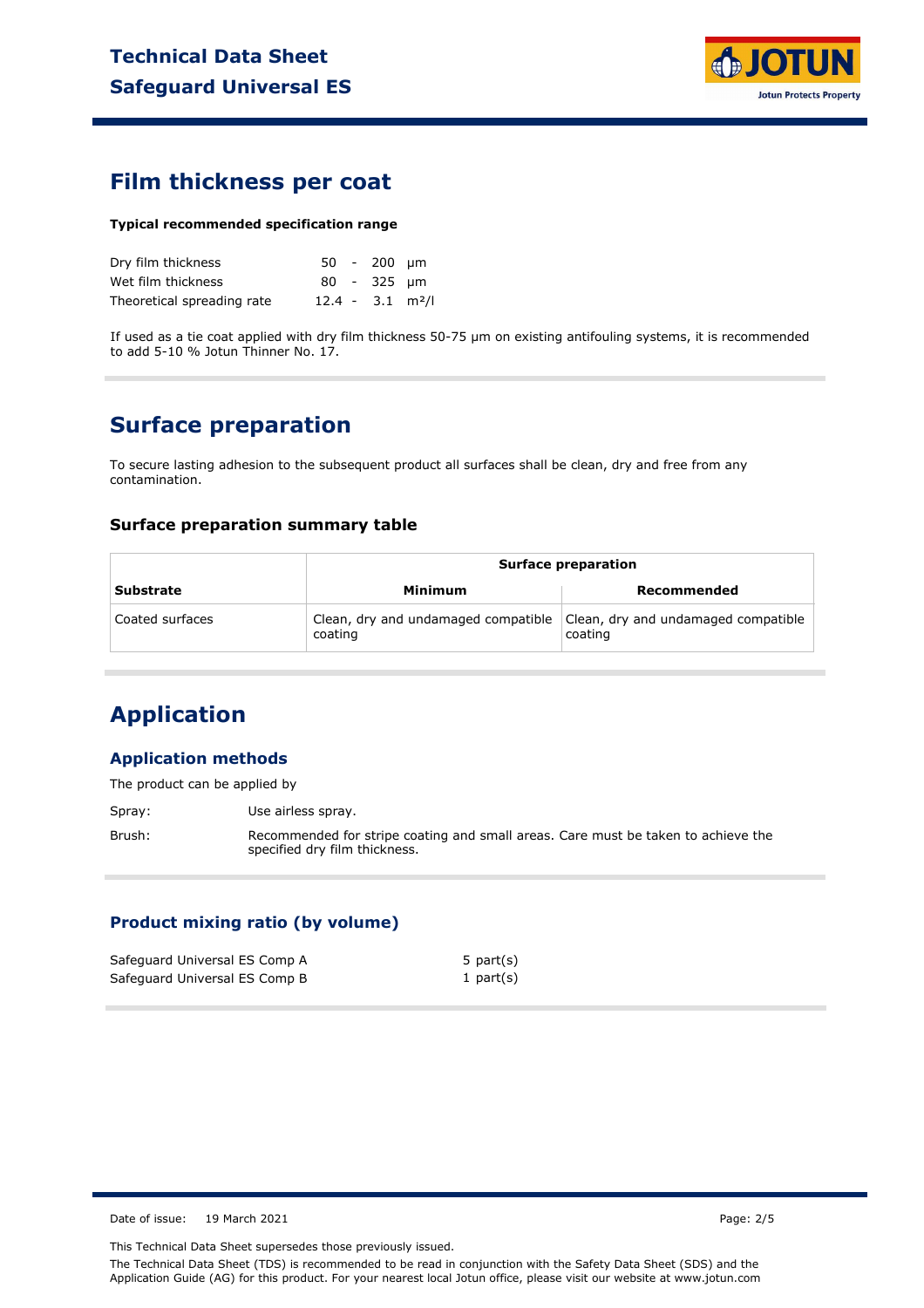

#### **Thinner/Cleaning solvent**

Thinner: Jotun Thinner No. 17

#### **Guiding data for airless spray**

| Nozzle tip (inch/1000):       | 19-25            |
|-------------------------------|------------------|
| Pressure at nozzle (minimum): | 150 bar/2100 psi |

### **Drying and Curing time**

| Substrate temperature     | -5 °C |      |      | $0^{\circ}$ C 5 °C 10 °C 23 °C 40 °C |      |       |  |
|---------------------------|-------|------|------|--------------------------------------|------|-------|--|
| Surface (touch) dry       | 24 h  | 12 h | 8 h  | 5 h                                  | 2 h  | 1.5 h |  |
| Walk-on-dry               | 44 h  | 30 h | 24 h | 18 h                                 | 10h  | 6 h   |  |
| Dry to over coat, minimum | 44 h  | 30 h | 24 h | 18 h                                 | 10h  | 6 h   |  |
| Dried/cured for immersion | 4 d   | 3 d  | 2 d  | 36 h                                 | 20 h | 12 h  |  |
| Dried/cured for service   | 21 d  | 14d  | 7 d  | .5 d                                 | 3 d  | 2 d   |  |

For maximum overcoating intervals, refer to the Application Guide (AG) for this product.

Drying and curing times are determined under controlled temperatures and relative humidity below 85 %, and at average of the DFT range for the product.

Surface (touch) dry: The state of drying when slight pressure with a finger does not leave an imprint or reveal tackiness.

Walk-on-dry: Minimum time before the coating can tolerate normal foot traffic without permanent marks, imprints or other physical damage.

Dry to over coat, minimum: The recommended shortest time before the next coat can be applied.

Dried/cured for immersion: Minimum time before the coating can be permanently immersed in sea water.

Dried/cured for service: Minimum time before the coating can be permanently exposed to the intended environment/medium.

### **Induction time and Pot life**

| <b>Paint temperature</b> | 23 °C            |
|--------------------------|------------------|
| Induction time           | $10 \text{ min}$ |
| Pot life                 | 2 h              |

Date of issue: 19 March 2021 **Page: 3/5** Page: 3/5

This Technical Data Sheet supersedes those previously issued.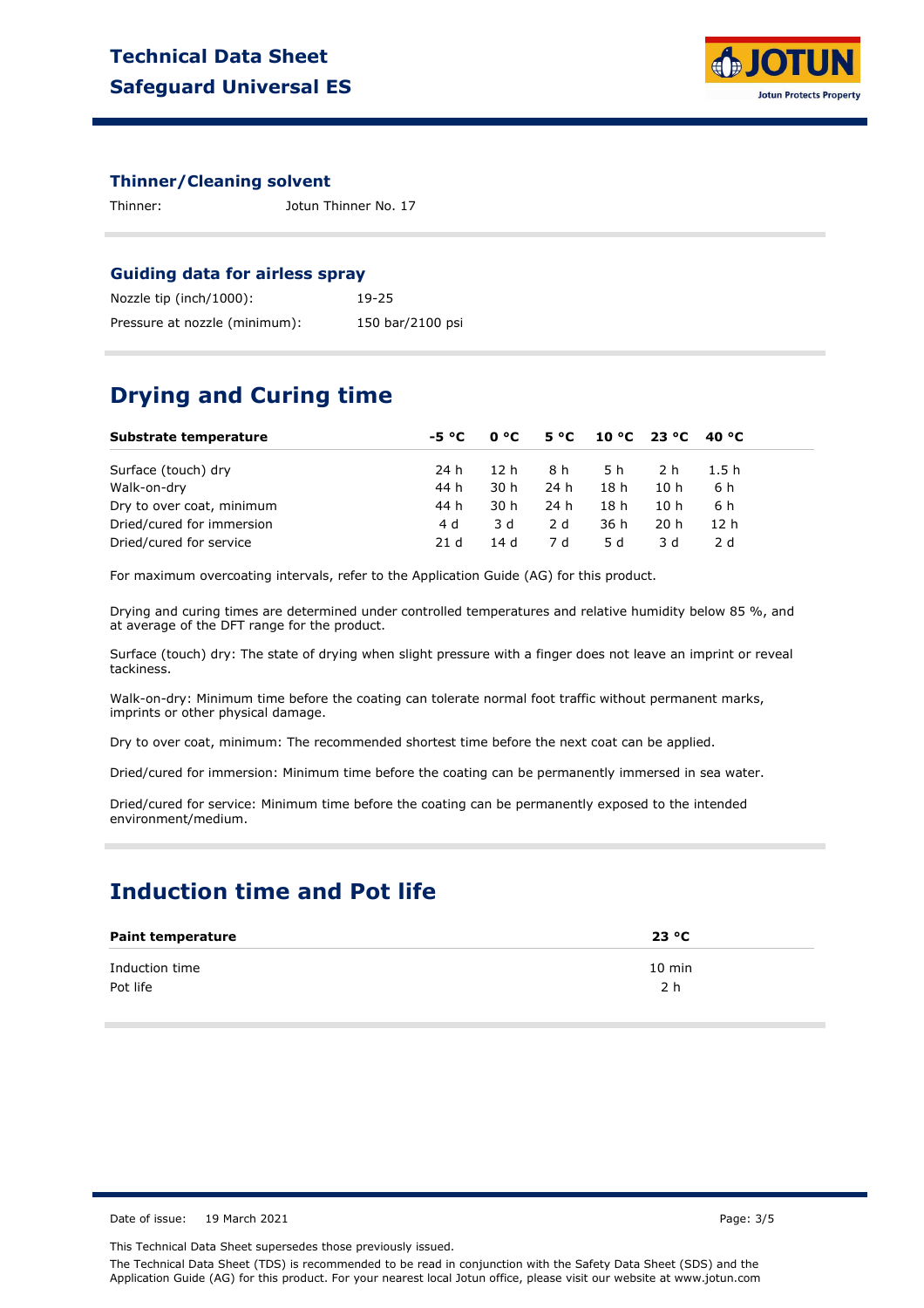

### **Heat resistance**

|                     | <b>Temperature</b> |        |  |
|---------------------|--------------------|--------|--|
|                     | Continuous         | Peak   |  |
| Dry, atmospheric    | 90 °C              | 110 °C |  |
| Immersed, sea water | 40 °C              | 50 °C  |  |

Peak temperature duration max. 1 hour.

The temperatures listed relate to retention of protective properties. Aesthetic properties may suffer at these temperatures.

Note that the coating will be resistant to various immersion temperatures depending on the specific chemical and whether immersion is constant or intermittent. Heat resistance is influenced by the total coating system. If used as part of a system, ensure all coatings in the system have similar heat resistance.

## **Product compatibility**

Depending on the actual exposure of the coating system, various primers and topcoats can be used in combination with this product. Some examples are shown below. Contact Jotun for specific system recommendation.

Previous coat: Subsequent coat: epoxy, epoxy mastic silyl acrylate antifoulings, silyl methacrylate antifoulings, ion exchange antifoulings, vinyl epoxy, epoxy, polyurethane

# **Packaging (typical)**

|                               | Volume   | <b>Size of containers</b> |
|-------------------------------|----------|---------------------------|
|                               | (litres) | (litres)                  |
| Safeguard Universal ES Comp A | 15       | 20                        |
| Safeguard Universal ES Comp B |          |                           |

The volume stated is for factory made colours. Note that local variants in pack size and filled volumes can vary due to local regulations.

### **Storage**

The product must be stored in accordance with national regulations. Keep the containers in a dry, cool, well ventilated space and away from sources of heat and ignition. Containers must be kept tightly closed. Handle with care.

### **Shelf life at 23 °C**

| Safeguard Universal ES Comp A | 48 month(s) |  |
|-------------------------------|-------------|--|
| Safeguard Universal ES Comp B | 48 month(s) |  |

In some markets commercial shelf life can be dictated shorter by local legislation. The above is minimum shelf life, thereafter the paint quality is subject to re-inspection.

Date of issue: 19 March 2021 Page: 4/5

This Technical Data Sheet supersedes those previously issued.